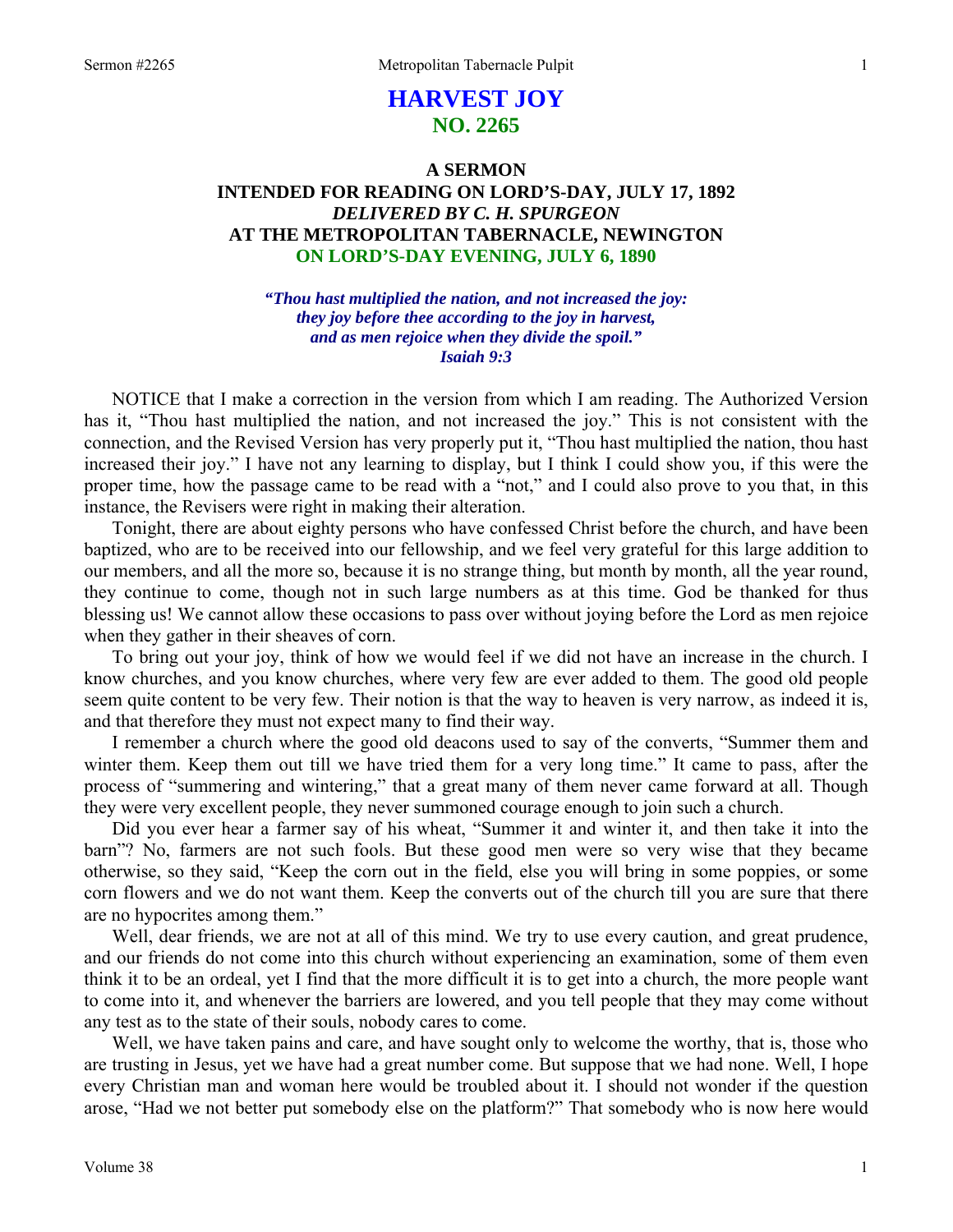be the first to say, "If I am doing no good, let somebody else come and try, for it would be a sad and sickening business to be fishing for souls, and never catching anything."

Last winter, at Menton, I went out in a boat, where I was assured that there were shoals of fish, and I had a line, I should think it was a hundred and fifty feet long, and after waiting hour after hour, and never feeling the fish bite, I gave up the useless occupation. I think every minister is bound to give up the spiritual fishery in any particular place if, after many days' toil, he has caught nothing for Christ. Rachel says, "Give me children, or I die." Christ's servant says, "Give me converts, or I die." Indeed, we are dead as far as our ministry is concerned unless God blesses it.

We also feel that we ought to be glad when others are joined to the church because we look back, with exquisite pleasure, upon our own joining it. I remember the trouble it cost me to join the church. I think I went to see the pastor some four or five days running, he was always too busy to see me, till at last I told him it did not matter, for I would go to the church meeting, and propose myself as a member, and then he, all of a sudden, found time to see me, and so I managed to get into the church, and confess my faith in Christ.

Oh, dear friends, that was one of the best days' work I ever did, when I openly declared my faith in Christ, and united myself with His people! I think many here could say the same, they remember when they united with the people of God, and publicly avowed their faith. You do not regret it brethren, do you? I am sure you feel that it was a happy day when you could say—

### *"'Tis done! the great transaction's done: I am my Lord's, and He is mine."*

By the peace of mind which has come to us from joining with the people of God after believing in Christ, we feel glad to see other young soldiers stooping to take up the cross of Christ, and following Him, "without the camp, bearing his reproach."

**I.** Looking at our text, I notice in it, first, A WORD OF DISCRIMINATION.

If you look carefully at the passage, you will soon see it, *"Thou hast* multiplied the nation, and increased the joy."

Observe, first, that *conversion must be the Lord's work*. The only multiplication of the church of God that is to be desired is that which God sends, "Thou hast multiplied the nation." If we add to our churches by becoming worldly, by taking in persons who have never been born again, if we add to our churches by accommodating the life of the Christian to the life of the worldling, our increase is worth nothing at all, it is a loss rather than a gain. If we add to our churches by excitement, by making appeals to the passions, rather than by explaining the truth to the understanding, if we add to our churches otherwise than by the power of the Spirit of God making men new creatures in Christ Jesus, the increase is of no worth whatever.

A man picked himself up from the gutter, and rolled up against Mr. Rowland Hill one night as he went home, and he said, "Mr. Hill, I am pleased to see you, sir. I am one of your converts." Rowland said, "I thought it was very likely you were. You are not one of God's converts, or else you would not be drunk."

There is a great lesson in that answer. My converts are no good, Rowland Hill's converts could get drunk, but the converts of the Spirit of God, those who are really renewed in the spirit of their mind, by a supernatural operation, these are a real increase to the church of God. "Thou hast multiplied the nation." Pray hard that the Lord may continue to send us converts. He never sends the wrong people. However poor they may be, however illiterate, if they are converted, as they will be if the Lord sends them, they are the very people that we want. May God send us thousands more!

The text also teaches us, with a word of discrimination, that *conversion must be such as the Lord describes* in this chapter, "The people that walked in darkness have seen a great light: they that dwell in the land of the shadow of death, upon them hath the light shined." When God brings men to the church,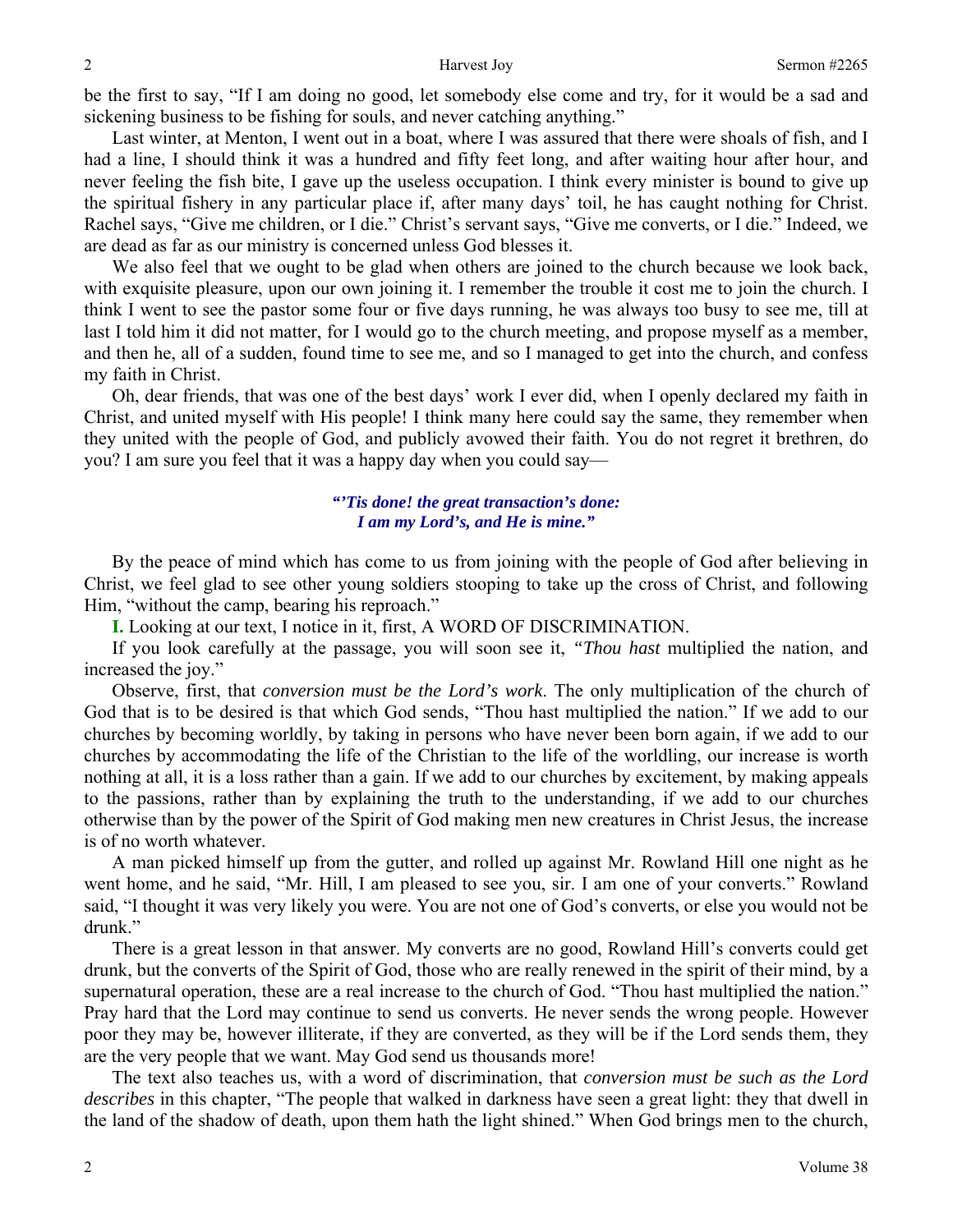they are the people who have undergone a very remarkable change. They have come out of darkness, palpable, horrible, into light, marvelous and delightful. God sends no other than these. If you are not changed characters, if you are not new creatures in Christ Jesus, if you cannot say, "One thing I know, whereas I was blind, now I see," the church cannot receive you as you are, and God has not sent you.

Now, who can turn us from darkness unto light but God? Who can work this great miracle within the heart? Darkness of heart is very hard to move. Who but God can make the eternal light burst through the natural darkness, and turn us from the power of Satan unto God?

Next, *conversion must have a distinct relation to Christ*. Look down the chapter, just a little way, and you come to this wonderful passage, "For unto us a child is born, unto us a son is given: and the government shall be on his shoulder: and his name shall be called Wonderful, Counselor, The mighty God, The everlasting Father, the Prince of Peace."

We want converts who know this Christ, men and women to whom He is "Wonderful," to whom He has become the "Counselor." We want no additions to the church of those who cannot call Him "The mighty God, The everlasting Father." We want men and women to whom Christ has become "The Prince of Peace." If these are added to us, the church grows exceedingly. If others are added, they do but increase our burden, they become our weakness, in many cases they become our disgrace.

Dear hearers, you know whether you are trusting Christ or not. If you are, come and confess Him. If you are not, weep in secret places, and cry to God the Holy Spirit to reveal Christ to you as the Wonderful, Counselor, and The mighty God, and then, when you know Him as your Savior, come and join yourself to His people, and God will, in your case, have multiplied the nation.

Once more, about this discrimination, *the joy must be such as God gives*. The text says, "Thou hast multiplied the nation, and increased the joy." The joy that we ought to have tonight, the joy of any growing church, will be joy such as God gives. That is the kind of joy we desire to have. If anybody wishes to see the church grow that we may excel other churches, that is not the joy that God gives. If we like to see converts because we are glad that our opinions should be spread, God does not give that joy. If we crave converts that we may steal them from other people, God does not give that joy, if it be a joy.

I do not think God is the lover of sheep stealers, and there are plenty such about. We do not desire to increase our numbers by taking Christian people away from other Christian communities. No, the joy which God gives us is clear, unselfish delight in Christ being glorified, in souls being saved, in the truth being spread, and in error being baffled. God give us a joy over those who are added to us, which shall be pure, and Christlike, and heavenly! Oh, that He might increase such joy! I think that He *has* increased it.

Did you ever worship in a place where there were more pews than people? Did you ever go to a church or chapel where the preacher could preach upon anything except the Gospel of Christ, where you might hear about anything except the precious blood of Christ? That, the minister would be sure not to mention. Then, I think I see you go grumbling down the aisle after every service, or you sit there, and look up at the pulpit, and long for what you never hear, till the Sabbath becomes more wearisome than any day of the week.

Oh, dear! Few people, little to be got, very little ever given, a terrible "starvation camp," where every man looks at his fellow, and wonders who is going to die next. Well, now, we ought to thank God that it is not so with us. Look on this company gathered here tonight. Think of the congregation we had this morning, remember the deep attention, and think in how many cases God has blessed the Word to the hearers. I never, personally, felt so weak, or felt as great a burden in preaching, yet I never had so large a blessing, there are more converts than ever. Glory be to God, this is the kind of joy that comes from Him, a joy in Him, in His Word, in His power, that out of weakness makes His servant strong.

So much by way of discrimination.

**II.** Now, secondly, notice a WORD OF DESCRIPTION, which is the main part of the text.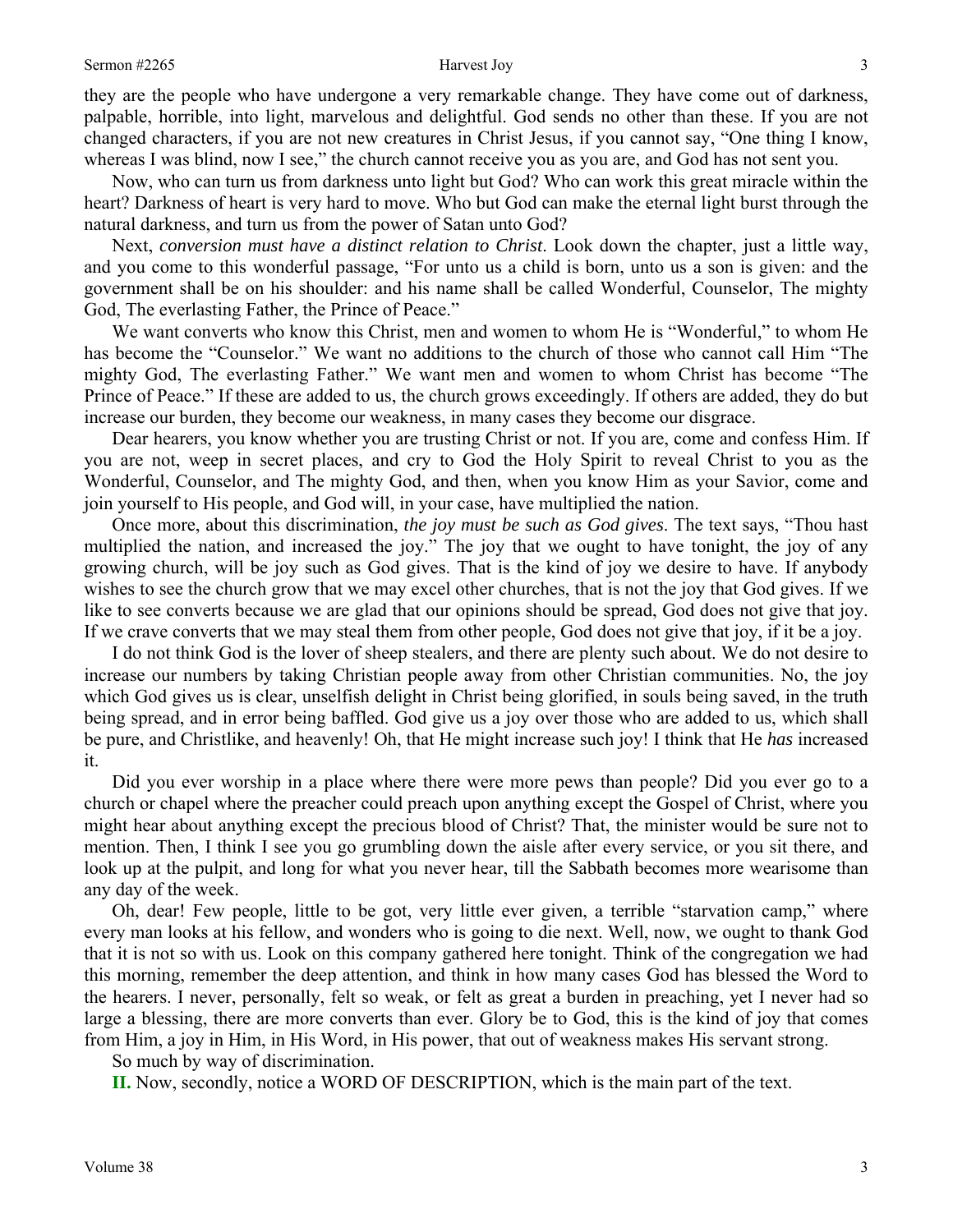The joy of the church in receiving converts may be compared to the joy in harvest. In all nations, the time of reaping the corn, and gathering it into the garner, has been regarded as a festival. What is the joy of harvest?

Well, it is *a joy which we ought to expect*. The husbandman expects a harvest. He says, "It is so many weeks to harvest." He sows his seed with a view to harvest. He hires men to clear out the weeds with a view to a harvest. He has a barn, and he has a threshing machine, all with a view to harvest. Well, now, every church should be looking out for a spiritual harvest.

One said to me, once, "I have preached for several years, and I believe God has blessed the Word, but nobody ever comes forward to tell me so." I said to him, "Next Lord's-day say to the people, 'I shall be in the vestry, when the sermon is finished, to see friends who have been converted." To his surprise, ten or twelve came in, and he was quite taken aback, but of course, quite delighted. He had not looked for a harvest, so of course he did not get it.

You know the story I tell of my first student, Mr. Medhurst. He went out to preach on Tower Hill, Sunday after Sunday. He was not then, my student, but one of the young men in the church. He came to me, and said, "I have been out preaching now for several months on Tower Hill, and I have not seen one conversion." I said to him, rather sharply, "Do you expect God is going to bless you every time you choose to open your mouth?" He answered, "Oh! no, sir, I do not expect Him to do that." "Then," I replied, "that is why you do not get a blessing."

We ought to expect a blessing. God has said, "My Word shall not return to me void," and it will not. We ought to look for a harvest. He who preaches the Gospel with his whole heart, ought to be surprised if he does not hear of conversions, and he ought to begin to say in his heart, "I will know the reason why," and never stop till he has found it out. The joy of the harvest is what we have a right to expect.

The joy of harvest, next, *is a joy which has respect for former toil*. He is bound to rejoice in a harvest who has sorrowed in ploughing, and in the sowing of the seed, in watching his crop when it was in the ear, and when frost, and blight, and mildew threatened to destroy it.

Brothers and sisters, many of us here can rejoice with the joy of harvest, because in those converted to Christ, we see the fruit of our soul's travail. I thank God first, and I thank many of you next, that when I sit to see inquirers, I find that I am very generally the spiritual grandfather of those who come, rather than their father in the faith, for I find that you, whom God gave me in years past are, many of you, diligent in seeking the souls of others. In the case of many who join the church, their conversion is due to this sister and to that, to this brother and to that, rather than distinctly to my ministry. I am very glad to have it so.

During the last two days I have spoken to two friends, both of whom said to me, "I am your spiritual grandchild." One from America said so this morning. I asked, "How is that?" The answer was, "Mr. Soand-so, whom you brought to Christ, came out to America, and he brought me to Christ." You who have had any part in the conversion of these eighty-two, who are to be received tonight, will rejoice, in proportion as you have sighed, and prayed, and been beaten, and foiled, and disappointed, in that very proportion you will rejoice with the joy of harvest.

But next, it is *a joy which has solid ground to go upon*. I do not know of a more joyful occasion than when young men and women, and for the matter of that, old men and women, too, are brought to confess Christ, and to unite with His people. It is a very joyful thing to attend a wedding, but it is always a speculation as to how it will turn out, but when you come to see a soul yield itself to Christ, there is no speculation about that, you have a blessed certainty.

Oh, I think the angels sing more sweetly than ever as they hear a man, or woman, or child say, "I trust in Jesus. I confess His name." When we know and believe that true faith in Christ means present salvation, there is a great joy about that.

I heard, the other day, of some preachers who say that there is no such thing as present salvation, and though they constantly preach, they tell the people, every now and then, that they must be saved when they come to die, but there is no such thing as being saved now. I should like to present those brethren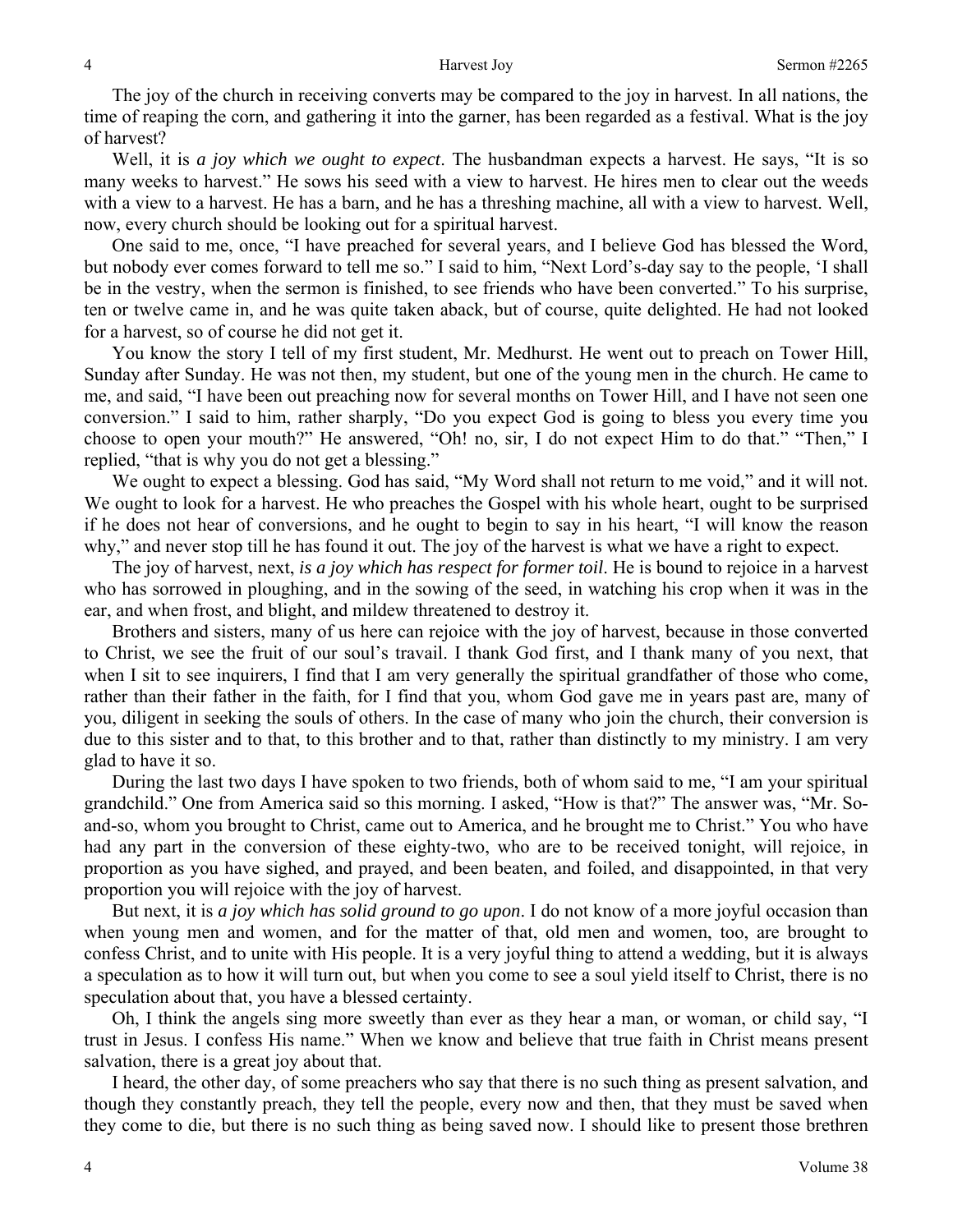### Sermon #2265 5

with a little "Catechism for the Young and Ignorant," which Mr. Cruden was known to give away, for, if they are not "young," they certainly must be "ignorant" of the first principles of the faith. You are saved, dear hearer, if you have believed in Christ Jesus. You are saved even now. If you were not, I do not see any reason why we should rejoice over you with the joy of harvest.

Moreover, we believe that, if you have trusted Christ, you will be saved eternally. Angels do not rejoice prematurely over repentant sinners. They never have to say to one another, "Gabriel, Michael, you made a very terrible mistake the other day. You rejoiced in the presence of God over that man who, after all, has gone down to hell. You rang the bells too soon." Angels do not do that.

Jesus gives to His sheep eternal life, and they shall never perish, neither shall any man pluck them out of His hand. Therefore, we feel that the confession of Christ is, in itself, a thing to rejoice over, and the immediate salvation that goes with it, and the eternal salvation that is included in it, warrant us in rejoicing with the joy of the harvest.

Moreover, this is *a joy which looks to the future*. Men rejoice in the harvest because they remember that all through the winter, they will feed upon the food which they are now gathering. The poorest man in London has reason to be thankful for a good harvest, for it will help to make food cheaper. We are to enjoy in days to come what we gather in the harvest time.

There are sixteen girls coming from the Orphanage to join the church, and I am rejoicing in my heart over sixteen women who will, I trust, during a long life glorify Christ, sixteen matrons in the church who shall be Deborahs, Dorcasses, and Phoebes, or whoever else you may like to think of among holy women.

The boys also who come, however young they may be, and however little they may appear in some men's eyes, we cannot tell to what they will grow. I may be receiving tonight a Livingstone, or a Moffat, or a Williams, or a Whitefield, or a Wesley, or some other servant of God, who, in some sphere or other, will serve Him right nobly.

Beloved, some of us will soon be gone. There are some here who are older than I am, who, in the natural course of things, will soon sleep in the cemetery. Are you not glad to see others coming forward? They will "hold the fort" when you can no longer stand upon its walls, and on account of this hope of the future, I rejoice with the joy of harvest.

This is *a joy in which many may join,* for in the harvest, anybody who likes may rejoice. There is the proprietor of the field, he rejoices. How greatly Christ rejoices! There are laborers, they may shout as they bring home the loads, they know what that field of wheat has cost. Let us, who are working for Jesus here, have the joy of harvest.

The on-lookers, too, as they go by, see the harvest gathered in, will stop, and even give a shout over the hedge. If you are not yourself saved, you might be glad that other people are. Even if you are not yourself going to heaven, rejoice that others are choosing the blessed road. I invite even you to come, and share with us the joy of harvest.

The gleaner, Ruth, over yonder says, "I have stooped many times. I have almost broken my back over the work, and I have only picked up this little handful." I know you, sister, and I am pleased that you should bring even one to Christ. I know you, my brother, and I rejoice with you that you should bring even one child to the Savior. Though you be but a gleaner, join heartily with us tonight in the joy of harvest.

Then something happens in our harvest that cannot happen in the common harvest, for the harvested ones rejoice. Sheaves cannot sing, ears of wheat cannot lift up their voices, but in our harvest the happiest of all are those who are called by divine grace. And while they are happy, we are happy, and all are happy, the angels hovering over the assembly tonight will mark this the first Sabbath in July, and it shall be a red-letter day even to them, so many shall tonight, for the first time, come to the table of their Lord, and here confess His name.

I have a great deal more to say, but our time is nearly gone. I can only say that this is *a joy which has its moderating tone*. "Why!" say you, "what is that?" The farmer says, "I have got that load in very well,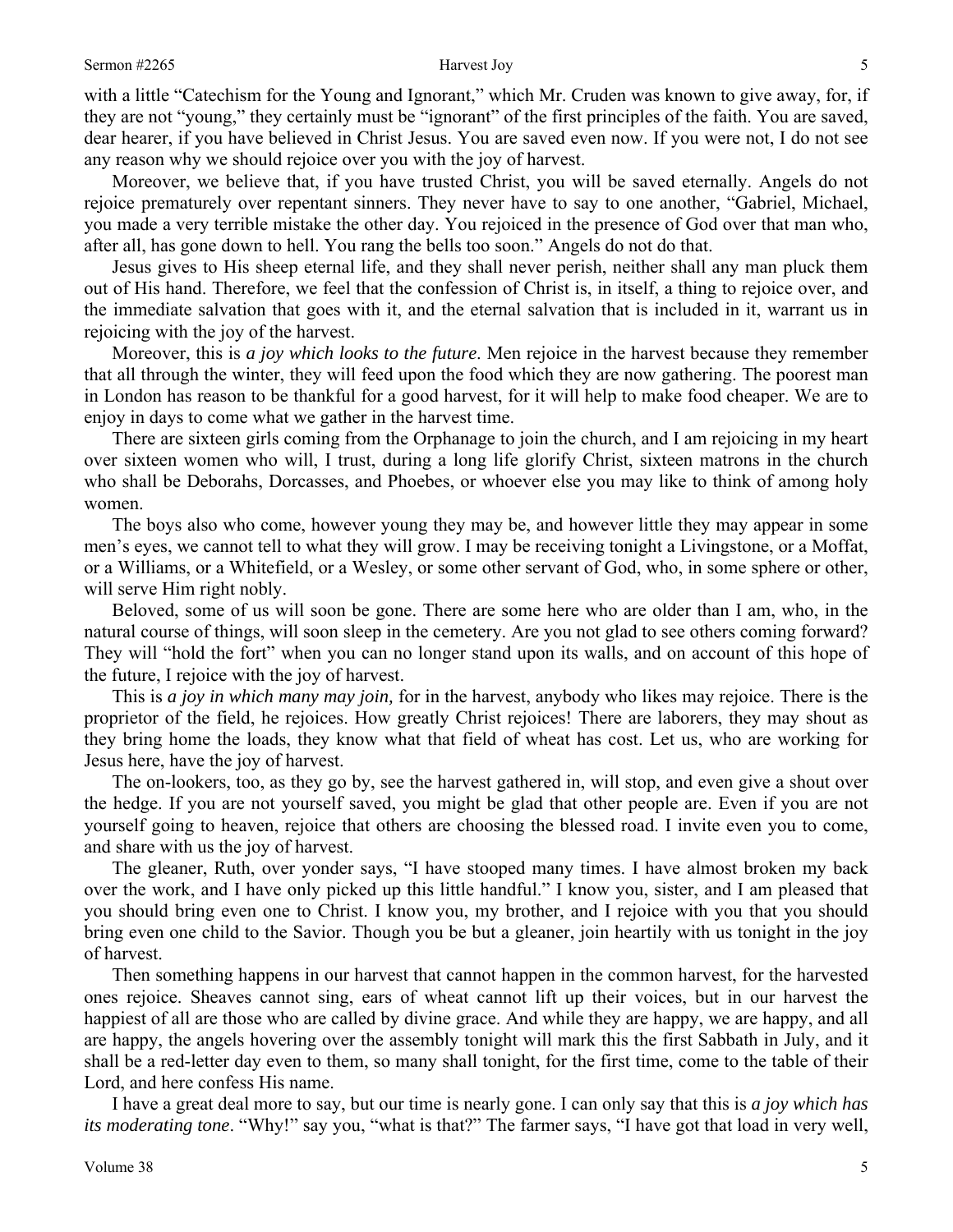but I wonder how it will thresh out." I often think of you who are added to the church, and I think that you are first-rate people and that I never saw better, but I wonder how you will turn out when you get inside the church.

There are members of the church whom I never hear of as doing anything for Christ, they may be working away quietly, but I am afraid that some are not. I know that there are some in this church who are no better than they should be, indeed, that is true of us all, but there are some who are not what they ought to be, as to practical service for Christ.

We get many passengers to ride in the coach, but not so many to pull it, plenty of people to eat the fruit, but not so many to plant fresh trees. Yet I say not even this very heavily, or with any great emphasis, for the bulk of the members of this church are earnestly engaged in the service of God, for which I bless His name. Still there is the question concerning the harvest, "How will it thresh out?"

There is another question, How much of it will be found to be real wheat in the last great day? Ah, we may judge our very best, and examine most carefully, but there always will be the goats with the sheep, and tares with the wheat, and that is the dash of bitterness in our cup of rejoicing. God grant that we may not have many added to us who will deteriorate instead of growing better! How will they stand at the last great day? "Well," says one, "I am glad that you make that remark, I have always been opposed to revivals, because they bring in so many, and many of the converts fall away."

Dear friends, do you remember Mr. Fullerton's answer to that? I thought it was as good and as complete as it was humorous. He said that when persons say that they do not like revivals because certain of the converts afterwards turn back, they are like his countryman, who picked up a sovereign, but when he went with it to the bank, it turned out to be a light sovereign, and he only got eighteen shillings for it. Mark you, he found it, so the eighteen shillings were clear gain.

Some time after, he saw another sovereign lying in the road, and he would not pick it up, "for," said he, "I lost two shillings by the one I picked up the other day, I shall not take you up, very likely I should only get eighteen shillings for you." So he passed on, and left it where it was. I cannot imagine an Irishman being so unwise, certainly, no Scotchman would have been, and I think no Englishman.

However, that is the style of unwisdom of a man who says that, at a revival, so many come in, and then so many turn out to be bad. Well, but those who remain are a clear gain, and you ought to desire to have a like gain again and again, you will get rich through such losses, if God will continue to give them to you. However, I hope that I shall not have any light sovereigns tonight. Yet, if these converts do not turn out to be twenty shillings in the pound, but only eighteen shillings, I will be greatly rejoiced to have the eighteen shillings, and God shall have all the glory.

I think that I will here pause, though there is another division of my discourse, and in closing, I will ask four questions.

First, *What say we of those who never sow*? Well, they will never reap, they will never have the joy of harvest. Am I addressing, in this great assembly, any professing Christians who never sow, never speak a word for Christ, never call at a house, and try to introduce the Savior's name, never seek to bring children to the Savior, take no part in the Sunday school, or any other service for Christ? Do I address some lazy man here, spiritually alive only for himself?

Oh, poor soul, I would not like to be you, because I doubt whether you can be spiritually alive at all! Surely, he who lives for himself is dead while he lives, and you will never know the joy of bringing souls to Christ, and when you get to heaven, if you ever do get there, you will never be able to say, "Here am I, Father, and the children thou hast given me." You will have to abide eternally alone, having brought no fruit unto God in the form of converts from sin. Shake yourselves up, brothers and sisters, from sinful sloth.

"Oh!" says one, "I am not my brother's keeper." No, I will tell you your name, it is Cain. You are your brother's murderer, for every professing Christian, who is not his brother's keeper, is his brother's killer, and be you sure that it is so, for you may kill by neglect quite as surely as you may kill by the bow or by the dagger!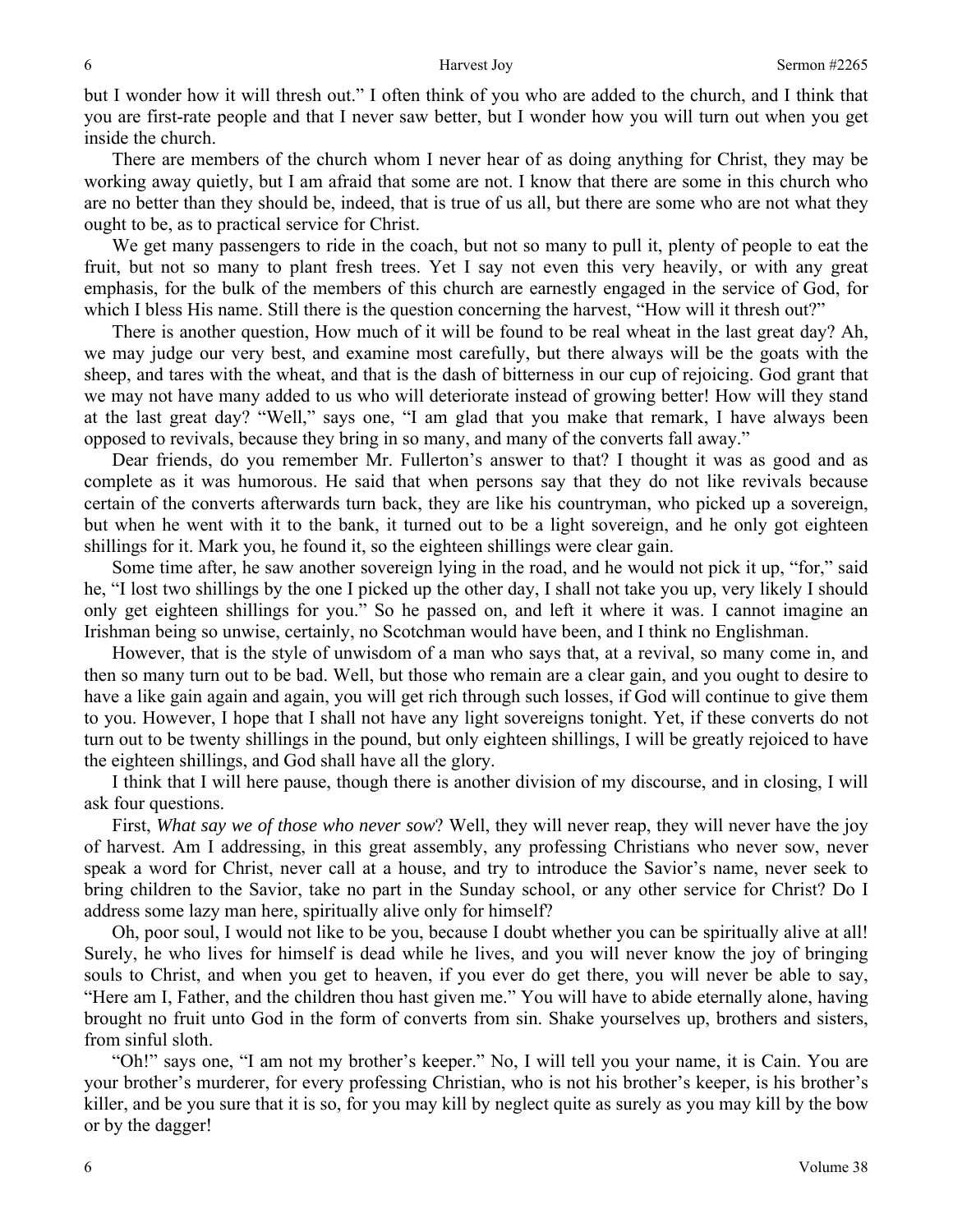Next, *What say we to those who have never reaped?* Well, that depends. Perhaps you have only just begun to sow. Do not expect to reap before God's time. "In due season ye shall reap if ye faint not." There is a set season for reaping. But if you have been a very long time sowing, and you have never reaped, may I ask the question, Where do you buy your seed? If I were to sow my garden year by year, and nothing ever came up, I should change my seeds-man.

Perhaps you have bad seed, my dear friend, and have not sown the Gospel pure and undiluted. You have not brought it out in all its fullness. Go to the Word of God, and get "seed for the sower" of a kind that will feed your own soul, for it is "bread for the eater," when you sow that kind of seed, it will come up.

Next, *What shall I say to those who know the Lord, but have never confessed Him.* What shall I say to you? Well, I do not think that I will say what I think, but I think very seriously about persons who have been converted, and yet never tell the man who was the means of saving them that it has happened. "Well," says one, "I do not think that I shall confess Christ, the dying thief did not confess Him, did he? He was not baptized." No, but he was a dying thief, recollect, and if you are not baptized, I think that you will be a living thief, for you will rob God of His glory, and you will rob His servant also of the comfort which he ought to receive.

Our wages are to hear that souls are saved*,* and if we do not hear of it, we are robbed of our wages. You muzzle the ox that treads out the corn if you allow a man to toil and labor, and you get good from his service, and yet you give him no return by way of encouragement. Come out, you who have hitherto hidden away like cowards! Men or women, if you love Christ, and have never confessed Him, come out straight away, and be not ashamed to say, "I am a soldier of the cross, a follower of the Lamb." May the great Captain of our salvation force you to do this right speedily!

Once more, *What say we to those who do confess Christ, and who are going to confess Him tonight?* Well, we say this, "Come in, thou blessed of the Lord; wherefore standest thou outside?" Beloved, when you do come in, keep your garments unspotted from the world. Come in with a true heart and a reverent spirit, with this prayer upon your lips, "Hold thou me up, and I shall be safe."

May none of you who are tonight gathered into the barn turn out to be mere weeds dried in the sun! The Lord save you, and keep you, and may you remember that the vows of the Lord are upon you, and may you never, in any way, dishonor that great name by which you are henceforth to be named!

God bless every one of this great mass of people! "Believe in the Lord Jesus Christ, and thou shalt be saved," for "he that believeth and is baptized shall be saved; but he that believeth not shall be damned." God save all of us from that fearful doom, for Christ's sake! Amen.

### **EXPOSITION BY C. H. SPURGEON**

### *ISAIAH 49:13-26*

## **Verse 13.** *Sing, O heavens; and be joyful, O earth; and break forth into singing, O mountains: for the LORD hath comforted his people, and will have mercy upon his afflicted*.

When God blesses His church, He blesses the world through her. Hence, heaven and earth are invited to be glad in the gladness of the church of God. Oh, that God would visit this church, nay, He has already done so, and I feel inclined to cry out, as the text does, "Sing, O heavens; and be joyful, O earth; and break forth into singing, O mountains: for the LORD hath comforted his people."

**14.** *But Zion said, the LORD hath forsaken me, and my Lord hath forgotten me.*

We often judge contrary to the truth, and when God is blessing us, we dream that He has forgotten us. Oh, wicked unbelief, cruel unbelief! It robs God of glory, it robs us of comfort. It snatches the song out of our mouth, and fills our soul with groaning, "Zion said, the LORD hath forsaken me, and my Lord hath forgotten me."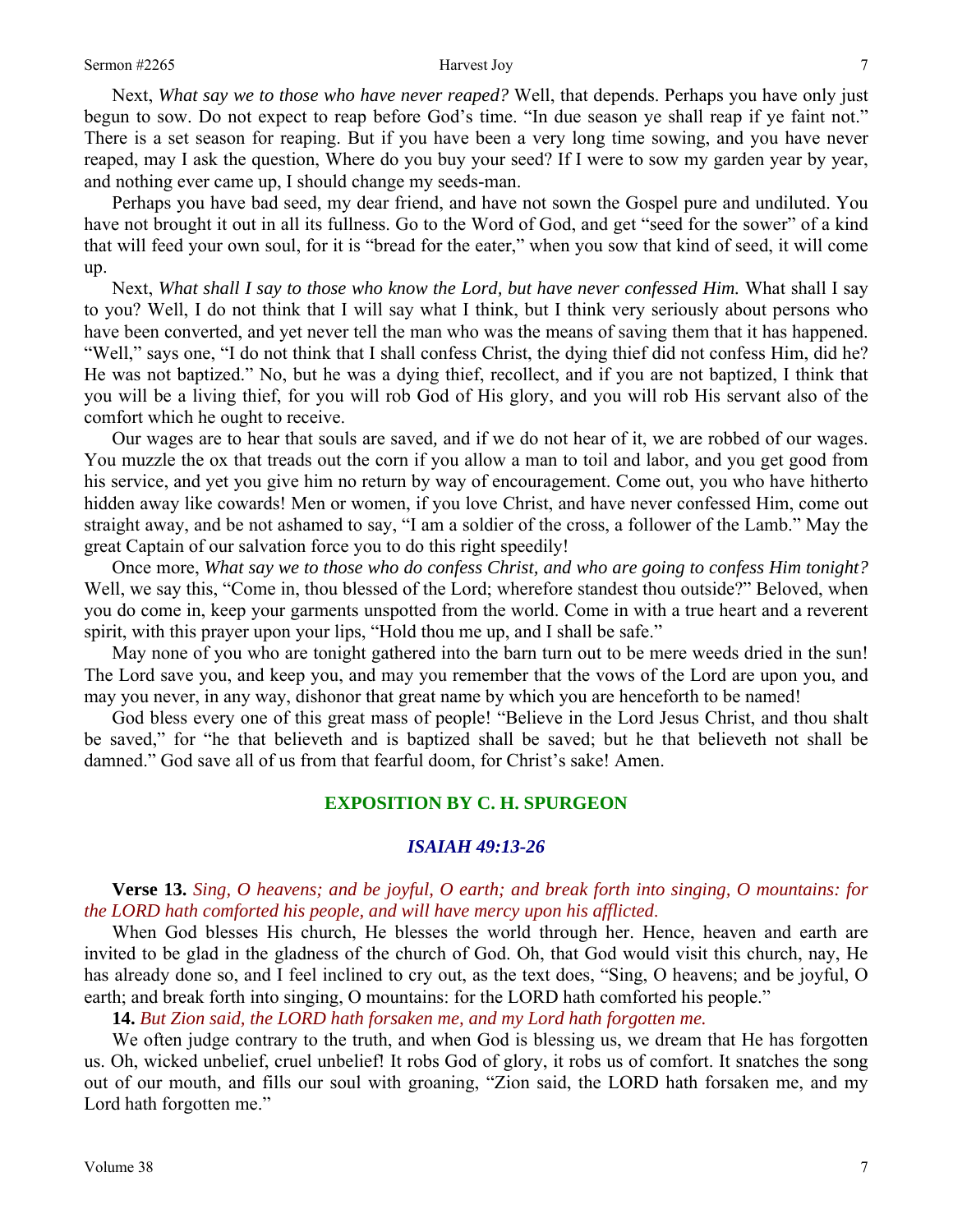**15.** *Can a woman forget her sucking child, that she should not have compassion on the son of her womb? yea, they may forget, yet I will not forget thee.*

The child is in a condition in which it reminds the mother of itself, her sucking child, her own child. Can she forget it? It is not according to nature—

> *"'Yet,' saith the Lord, 'should nature change, And mothers monsters prove, Sion still dwells upon the heart Of everlasting love.'"*

What is true of God's church as a whole, is true of every member of it. If any of you think that God has passed over you, one of His believing children, you think what is untrue. He cannot do it. It would be contrary to His nature. As long as He is God, He must remember His people.

**16.** *Behold, I have graven thee upon the palms of my hands;* 

How appropriately Christ can say this when He looks on the nail prints, "I have graven thee upon the palms of my hands"! As I said, this morning, Jesus can give nothing, He can take nothing, He can do nothing, He can hold nothing, without remembering His people, "I have graven thee upon the palms of my hands." How I love that verse of Toplady's hymn that speaks of this blessed truth!—

> *"My name from the palms of His hands Eternity will not erase; Impress'd on His heart it remains In marks of indelible grace:*

*"Yes, I to the end shall endure, As sure as the earnest is given; More happy, but not more secure, The glorified spirits in heaven."* 

**16-17.** *Thy walls are continually before me. Thy children shall make haste;*

There shall be many of them. Converts shall be added to the church in great numbers. They shall hurry up, they shall not be long in coming. Very often they delay too long. The promise is, "Thy children shall make haste."

**17.** *Thy destroyers and they that made thee waste shall go forth of thee.* 

I wish this were carried out. If it were, many of the churches of Christ, which are plagued with false doctrine and worldly habits, which are laying them waste, would be delivered from those curses. The enemies outside the walls, however malicious they are, will never be so mischievous as the traitors inside the fortress. Save Troy from the wooden horse, and save Zion from the traitors in her midst, that seek to do her harm.

**18.** *Lift up thine eyes round about, and behold: all these gather themselves together, and come to thee.*

There is a great company coming. The church is going to be increased. Have faith in God. We are not going to receive them now by ones and twos, we thank God we receive them by tens and scores. They are coming by hundreds and by thousands, let us expect them. By faith, let us see them even now coming even.

[It is remarkable that this sermon and exposition, which were selected long ago for publication this month, should be issued just as the Tabernacle church is again having a large ingathering of converts. Those who have read the sermons regularly, have been struck with the singular appropriateness of several of them, either to the condition of the Tabernacle church, or the general state of the churches of our land. A notable instance of this fact is described in the "Personal Notes" of *The Sword and the*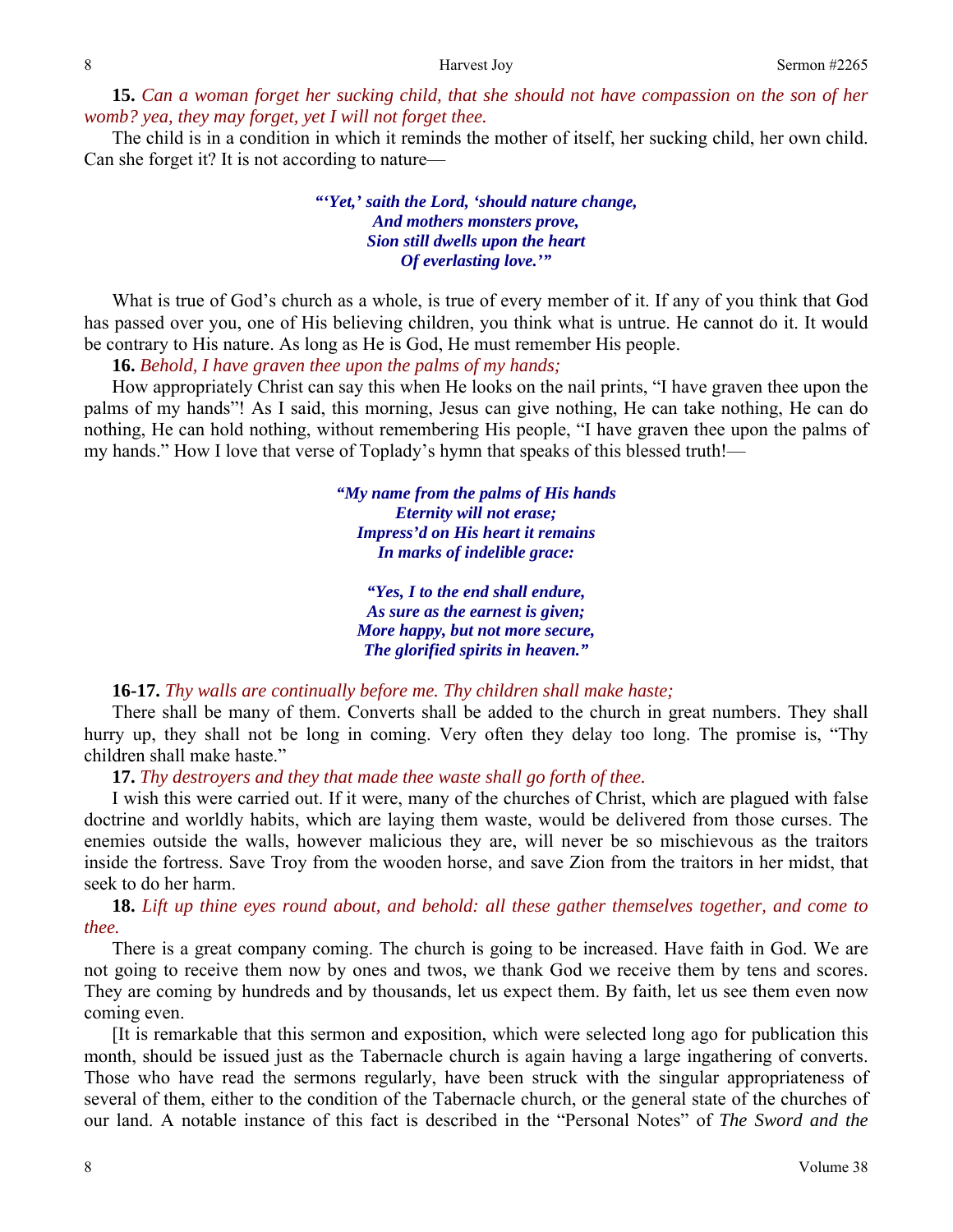*Trowel* for July. Many can see the overruling hand of the Lord even in the order in which the sermons have been published.]

**18.** *As I live, saith the LORD, thou shalt surely clothe thee with them all, as with an ornament, and bind them on thee, as a bride doeth.* 

What an ornament to a church, her converts are! These are our jewels. We care nothing for gorgeous architecture or grand music in the worship of God. Our true building is composed of our converts, our best music is their confession of faith. May God give us more of it!

**19-21.** *For thy waste and thy desolate places, and the land of thy destruction, shall even now be too narrow by reason of the inhabitants, and they that swallowed thee up shall be far away. The children which thou shalt have, after thou hast lost the other, shall say again in thine ears, The place is too strait for me: give place to me that I may dwell. Then shalt thou say in thine heart, Who hath begotten me these, seeing I have lost my children, and am desolate, a captive, and removing to and fro? and who hath brought up these? Behold, I was left alone; these, where had they been?* 

Sometimes a church is brought very low, there are no additions, there is no unity, everything is breaking up, and going to pieces. When God visits that church, what a change is seen! Then people come flocking to it, and the church wonders whence the converts came. May the Lord make us wonder in that fashion! It will take a great deal to astonish us, after all these years of mercy, yet the Lord can do it. It may be He will make these latter days to be better than the former. Though we have had nearly forty years of blessing together, He may yet increase it, and give us to rejoice yet more and more.

**22.** *Thus saith the Lord GOD, Behold, I will lift up mine hand to the Gentiles, and set up my standard to the people: and they shall bring thy sons in their arms, and your daughters shall be carried upon their shoulders.*

We do not mind how they are brought if they do but come, some in the arms, and some after the Oriental method of putting the child on the shoulder. When God lifts up His hand, great wonders of mercy and grace are wrought.

**23.** *And kings shall be thy foster fathers, and their queens thy nursing mothers:* 

It will take a long time before they learn that art, for kings and queens have generally been destroyers of the church of Christ. Those will be grand days when kings shall be the nourishers of the church, and queens her nursing mothers.

**23.** *They shall bow down to thee with their face toward the earth, and lick up the dust of thy feet;* 

I have heard the first part of this verse quoted as an argument for the union of church and State, "Kings shall be thy nursing fathers, and queens thy nursing mothers." I have not the slightest objection, if they will bow down to the church "with their face toward the earth, and lick up the dust of her feet." What is proposed to us is that the church should bow down to the State, with her face toward the earth, and lick up the dust of the feet of the State, by becoming obedient to rules and regulations made by princes and parliaments. This is not according to the mind of God, nor according to the heart of His people.

**23.** *And thou shalt know that I am the LORD: for they shall not be ashamed that wait for me.* 

If we wait for Christ, for His coming, for the help which He brings, for the salvation that is wrought by Him, we shall not be ashamed.

**24-26.** *Shall the prey be taken from the mighty, or the lawful captive delivered? But thus saith the LORD, Even the captives of the mighty shall be taken away, and the prey of the terrible shall be delivered: for I will contend with him that contendeth with thee, and I will save thy children. And I will feed them that oppress thee with their own flesh; and they shall be drunken with their own blood, as with sweet wine: and all flesh shall know that I the LORD am thy Savior and thy Redeemer, the mighty One of Jacob.*

The mighty may hold their prey with a strong hand, but there is a stronger hand that will deliver the captives. It is JEHOVAH, the Savior, the Redeemer, the mighty One of Jacob, who says, "I will contend with him that contendeth with thee, and I will save thy children." Here is a divine promise for every